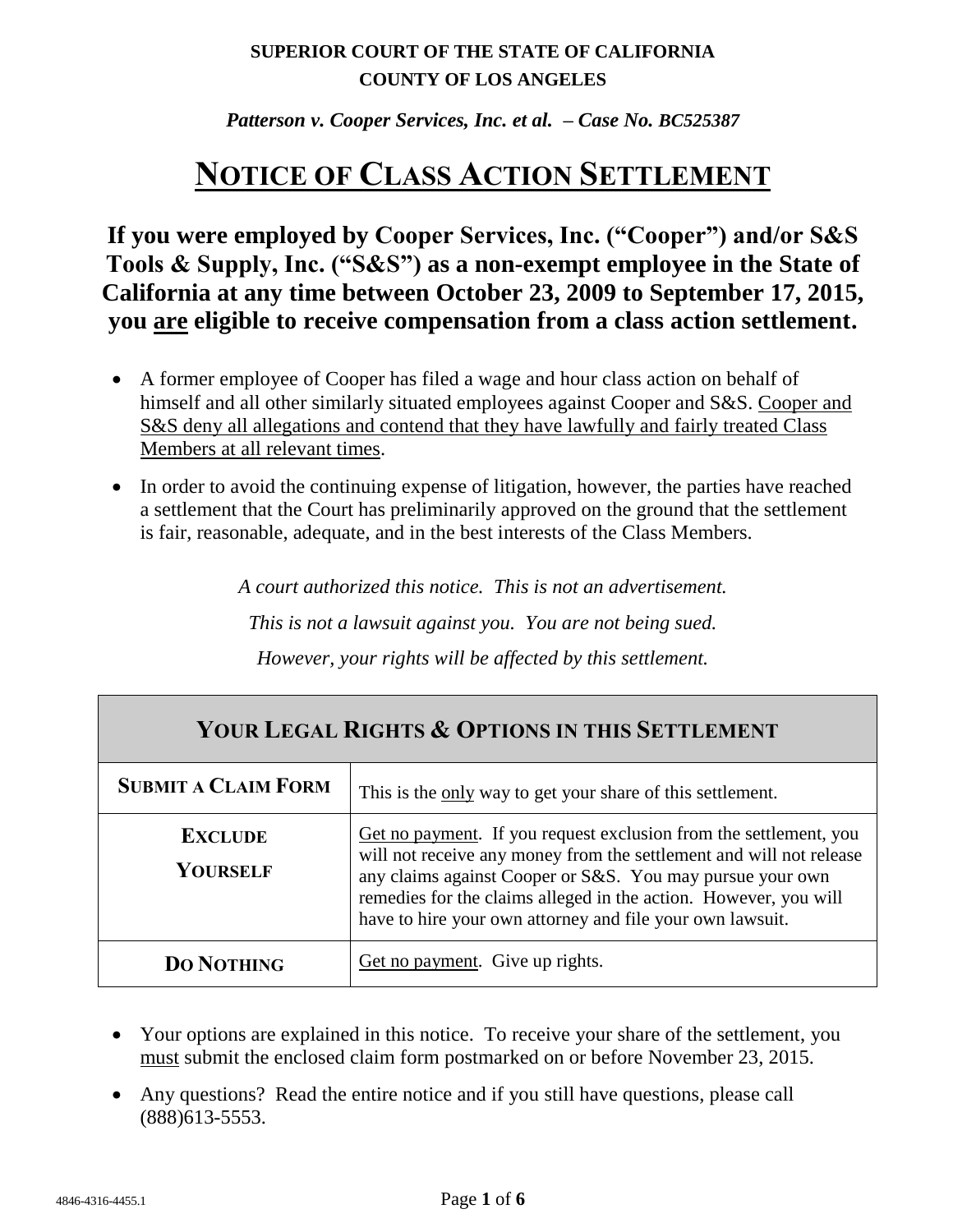# **PLEASE READ THIS NOTICE CAREFULLY.**

## **Your rights will be affected by this settlement.**

## *Why should you read this notice?*

This notice is to let you know there was a hearing on September 11, 2015, at 11:00 a.m. in the Superior Court of the State of California, County of Los Angeles. Judge Kenneth R. Freeman conditionally certified a class action for the purposes of settlement only, and ordered that you receive this notice. Further, the Court will hold a Final Fairness Hearing concerning the proposed settlement on January 12, 2016 at 3:00 p.m. This notice tells you about your rights to share in the settlement or to potentially exclude yourself (otherwise known as "opt out") from the settlement. All information contained in this notice will also be available online at [www.phoenixclassaction.com/pattersonvcooper.](http://www.phoenixclassaction.com/pattersonvcooper)

## *What is this case about?*

Plaintiff John Patterson ("Plaintiff"), a former employee, claims that Cooper and S&S violated state wage and hour laws and unfair competition laws by, among other things, as follows: failure to pay minimum wage and overtime; failure to provide compliant meal and/or rest periods; failure to pay wages timely upon termination; failure to reimburse business expenses and failure to provide compliant wage statements. Cooper and S&S absolutely deny all of these allegations, and assert that they have fully complied with all of their legal obligations.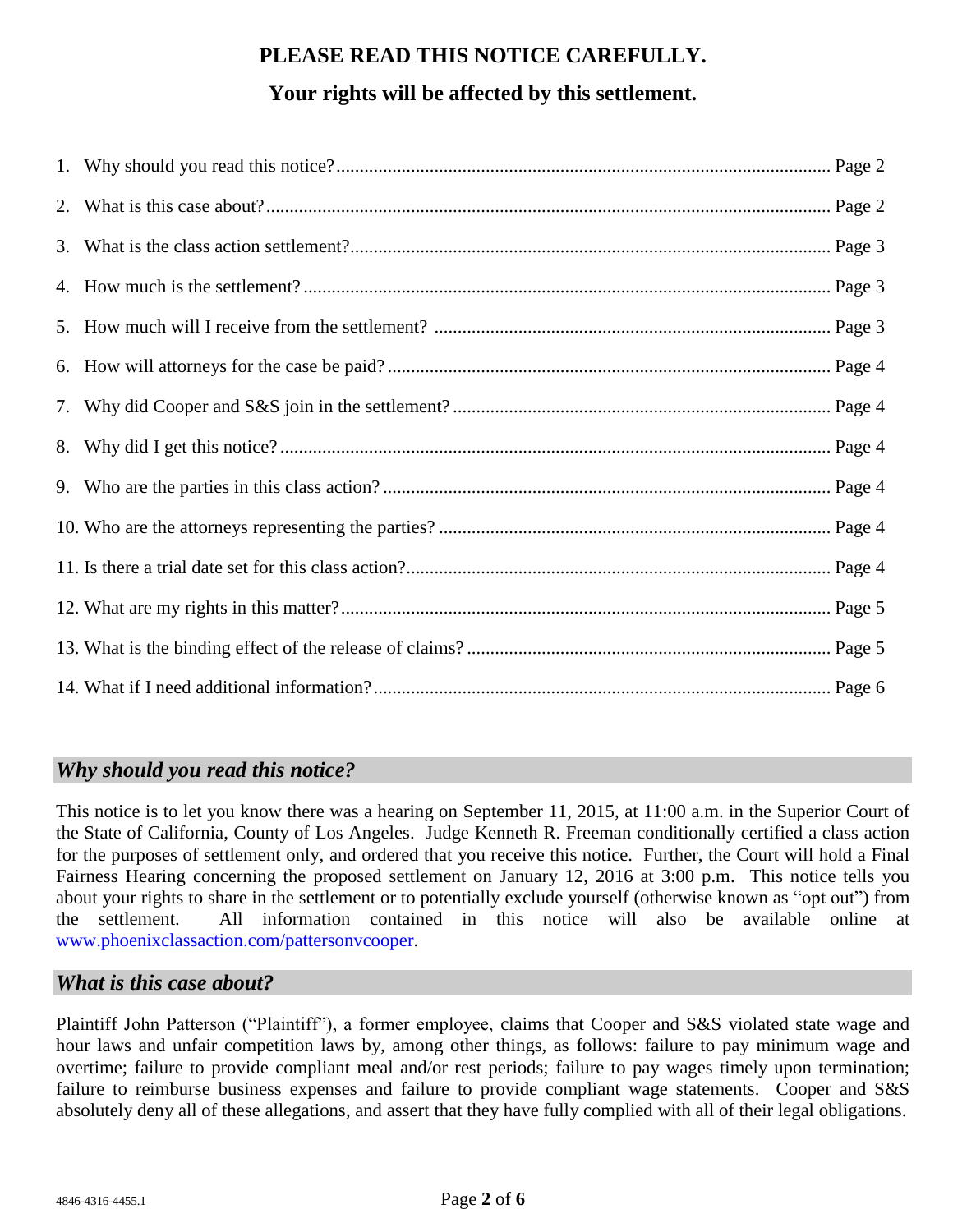## *What is the class action settlement?*

The parties have reached a proposed settlement that the Court has preliminarily approved on the ground that the settlement is fair, reasonable, adequate, and in the best interests of the Class. If granted final approval by the Court, the settlement will affect all Class Members, entitling those who timely submit Claim Forms to receive payment.

#### *How much is the settlement?*

The Total Settlement Amount is \$435,000.00, which will cover settlement payments to all Class Members, attorneys' fees and costs, settlement administration fees, payment to the Labor Workforce and Development Agency, and the class representative service payment. The actual amount that you will receive will be based on the number of weeks you worked for Cooper and/or S&S between October 23, 2009 and September 17, 2015 ("Class Period"). The Net Settlement Amount will be divided by the total workweeks worked by all of the Class Members combined during the Class Period to determine a multiplier. A Class Member's payment will equal that Class Member's workweeks worked during the Class Period times the multiplier. For purposes of tax reporting, the Class Members' claims will be treated as 1/3rd percent wages, 1/3rd percent penalties and 1/3rd percent interest. Nothing in this Notice or the Settlement is intended to be tax advice. You should consult your tax advisor for any tax issues pertaining to this Settlement.

**IN ORDER TO RECEIVE YOUR SHARE OF THE SETTLEMENT, YOU MUST SEND A SIGNED CLAIM FORM TO THE SETTLEMENT ADMINISTRATOR POSTMARKED AND/OR RECEIVED BY THE SETTLEMENT ADMINISTRATOR NO LATER THAN NOVEMBER 23, 2015.**

**IF YOU FAIL TO SUBMIT A CLAIM FORM BY NOVEMBER 23, 2015, YOU WILL BE DISQUALIFIED FROM SEEKING MONETARY RELIEF UNDER THE SETTLEMENT. THE CLAIM FORM IS ENCLOSED WITH THIS NOTICE.**

#### *How much will I receive from the settlement?*

The business records of Cooper and/or S&S indicate that you worked as a non-exempt employee for a certain amount of weeks listed in the Claim Form between October 23, 2009 to September 17, 2015.

However, if you disagree with your workweeks stated in the Claim Form, please contact the claims administrator and provide the total number of weeks that you believe you worked for Cooper and/or S&S as a non-exempt employee between October 23, 2009 to September 17, 2015

If you dispute Cooper's and/or S&S's business records of the weeks you worked, you must submit documentation, such as pay records, etc., that you believe demonstrates that the dates of employment on the Claim Form are incorrect. Any such workweek dispute must be postmarked on or before November 23, 2015.

If you do not provide satisfactory supporting documentation of the workweeks that you believe you worked when you were employed by Cooper and/or S&S during the Class Period, any claim you submit will be based only on the workweeks stated by Cooper and/or S&S's records as listed in the Claim Form, unless Cooper and/or S&S specifically agree in writing in a particular case that their records are in error.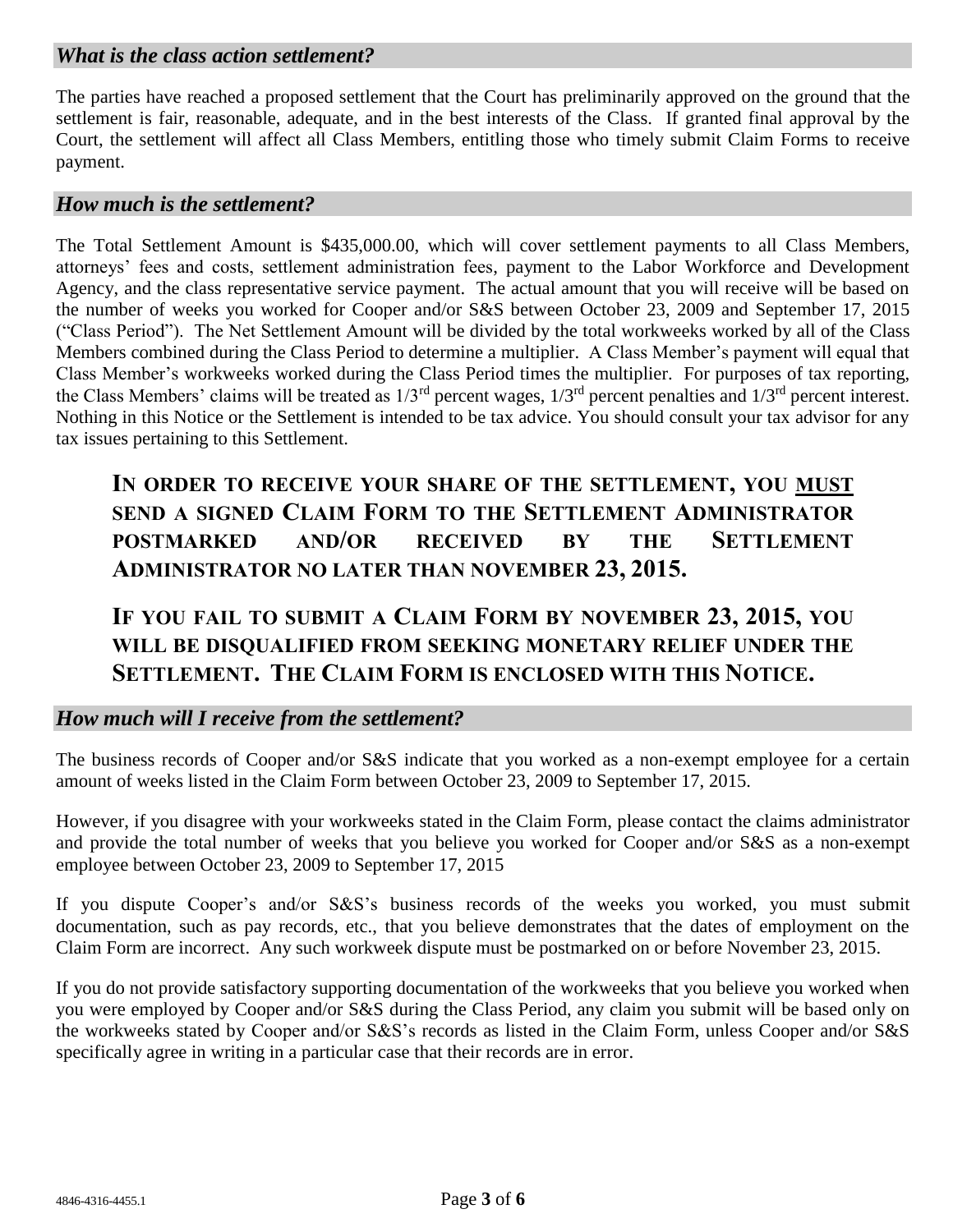## *How will attorneys for the case be paid?*

Class Counsel will apply for attorney's fees of no more than \$149,999.99, which is 1/3 of the total settlement fund, and up to \$15,000 for litigation costs. Class Counsel will further apply for class representative enhancement fees to Class Representative John Patterson in the amount of \$7,500 to recognize his services to the class action and for assuming the risk of paying the litigation costs incurred by Class Counsel, Cooper and S&S in the event of an unsuccessful outcome at trial or on appeal. Additionally, the Court-appointed Settlement Administrator's costs associated with mailing and processing Class Member claims will be deducted from the settlement fund.

### *Why did Cooper and S&S join in the settlement?*

Cooper and S&S have agreed to settle only as a compromise because they wish to finally, fully and completely resolve the dispute in the best interests of the Class. The parties agree that, in light of the risks and expenses associated with further litigation, this settlement is fair and appropriate under the circumstances. By agreeing to the terms of the settlement, Cooper and S&S do not admit any of the allegations in the case, that they have done anything wrong or that any Class Member has suffered any damage. Cooper and S&S deny all of the claims and allegations made in the lawsuit. As such, Cooper and S&S retain the right to defend themselves against any of the allegations involved in the lawsuit if for any reason the settlement is not approved by the Court. Please be advised that the Court has not ruled on the merits of Plaintiff's claims or the defenses of Cooper and S&S. The Court has only preliminarily approved this compromised settlement.

## *Why did I get this notice?*

You received this notice because Cooper and/or S&S's business records indicate that you worked, or continue to work, for Cooper and/or S&S as a non-exempt employee in California between October 23, 2009 to September 17, 2015.

#### *Who are the parties in this class action?*

John Patterson is the named Plaintiff and Class Representative. Cooper and S&S are the Defendants.

#### *Who are the attorneys representing the parties?*

#### **Attorneys for Plaintiffs**

Kevin Mahoney MAHONEY LAW GROUP, APC 249 East Ocean Boulevard, Suite 814 Long Beach, CA 90802 Telephone: (562) 590-5550 Facsimile: (562) 590-8400 kmahoney@mahoney-law.net

#### **Attorneys for Defendant**

John Haubrich, Jr. Ryan Chai LEWIS BRISBOIS BISGAARD & SMITH LLP 633 W.  $5<sup>th</sup>$  Street, Suite 4000 Los Angeles, CA 90071 Telephone: (213) 250-1800 Facsimile: (213) 250-7900 john.haubrich@lewisbrisbois.com ryan.chai@lewisbrisbois.com

#### *Is there a trial date set for this class action?*

Currently, there is no trial date. If the settlement fails, the parties may proceed to trial.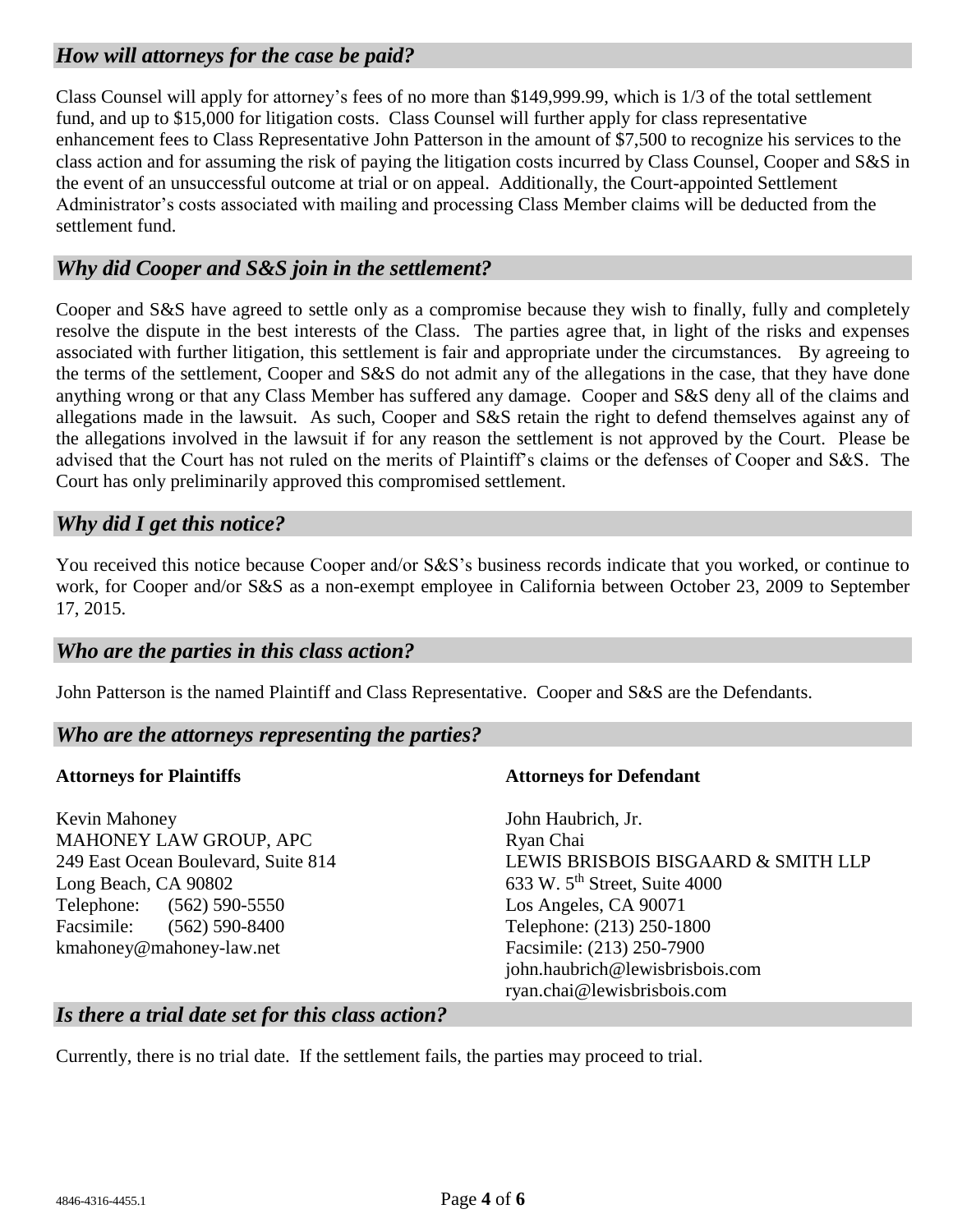## *What are my rights in this matter?*

If you wish to participate in the settlement and receive compensation, you must complete the Claim Form that is enclosed with this Notice to the Settlement Administrator whose address is listed on the form by November 23, 2015. The Settlement Administrator will process the Claim Form and your share of the settlement money will be distributed to you at a later date. **Only claims submitted on the Claim Form will be processed.** 

In the event that you dispute the number of workweeks for which you are entitled to receive credit under the settlement, you must submit information and documents supporting your position to the Settlement Administrator by November 23, 2015.

If you want to be excluded from the settlement and not release claims against Cooper and S&S, you must request exclusion by sending the Settlement Administrator an Opt-Out Form post-marked no later than November 23, 2015. If you request exclusion, you will receive no money from the settlement. The judgment will bind all Class Members who do not timely and properly request exclusion.

If you wish to make an objection to the settlement, you must file a written statement stating your objection and the basis for your objection, along with any and all documents that support your objection, with the Claims Administrator at the address stated on the last page of this Notice, on or before November 23, 2015. Your objection must also state your full name and any other name you have used in the past, the last four digits of your social security number, date of birth, current address, telephone number and the dates of your employment in California with Cooper and/or S&S. You may not object to the settlement if you request exclusion from the settlement by returning the opt-out form.

The Fairness Hearing will be held on January 12, 2015 at 3:00 p.m. in Dept. 310 of the Superior Court of California, County of Los Angeles, Central Civil West Division located at 600 S. Commonwealth Avenue, Los Angeles, CA 90005.

## *What is the binding effect of the release of claims?*

Upon approval of the Settlement at the Final Approval Hearing, each Class Member, except those who have validly excluded themselves, shall release and discharge Cooper, S&S and any of their former and present subsidiaries and affiliates and its or their officers, directors, employees, partners, shareholders and agents, and any other successors, assigns, or legal representatives ("Released Parties"), from any and all claims, known or unknown, contingent or accrued, that are alleged, arise from, touch or concern the allegations in the Complaint, and that were, or could have been pled based on the facts alleged in the operative Complaint, including but not limited to claims for unpaid overtime, failure to pay minimum wage, failure to provide meal or rest breaks or pay one hour's wages in lieu thereof, failure to indemnify for all work related expenditures and losses, failure to pay wages upon termination of employment in a timely manner, failure to provide accurate itemized pay stubs, violations of failure to pay wages, violations of the Private Attorney General Act under California Labor Code section 2698, et seq., violations of Business and Professions Code Section 17000 and 17200 et seq. for Unfair Business Practices predicated on the aforementioned Labor Code violations, and all related statutory claims, the relevant Wage Orders issued by the Industrial Welfare Commission, and the Fair Labor Standards Act only as to those Class Members who submit a valid claim form, and all claims for attorneys' fees and costs at the time of the Preliminary Approval Date. The release also includes all claims for remedies deriving from the allegations contained in the operative Complaint, including all claims for liquidated damages, restitution, disgorgement, conversion, unjust enrichment, penalties, interest, and attorneys' fees and costs at the time of preliminary approval of the settlement by the Court, during the Covered Time Frame ("Released Claims").